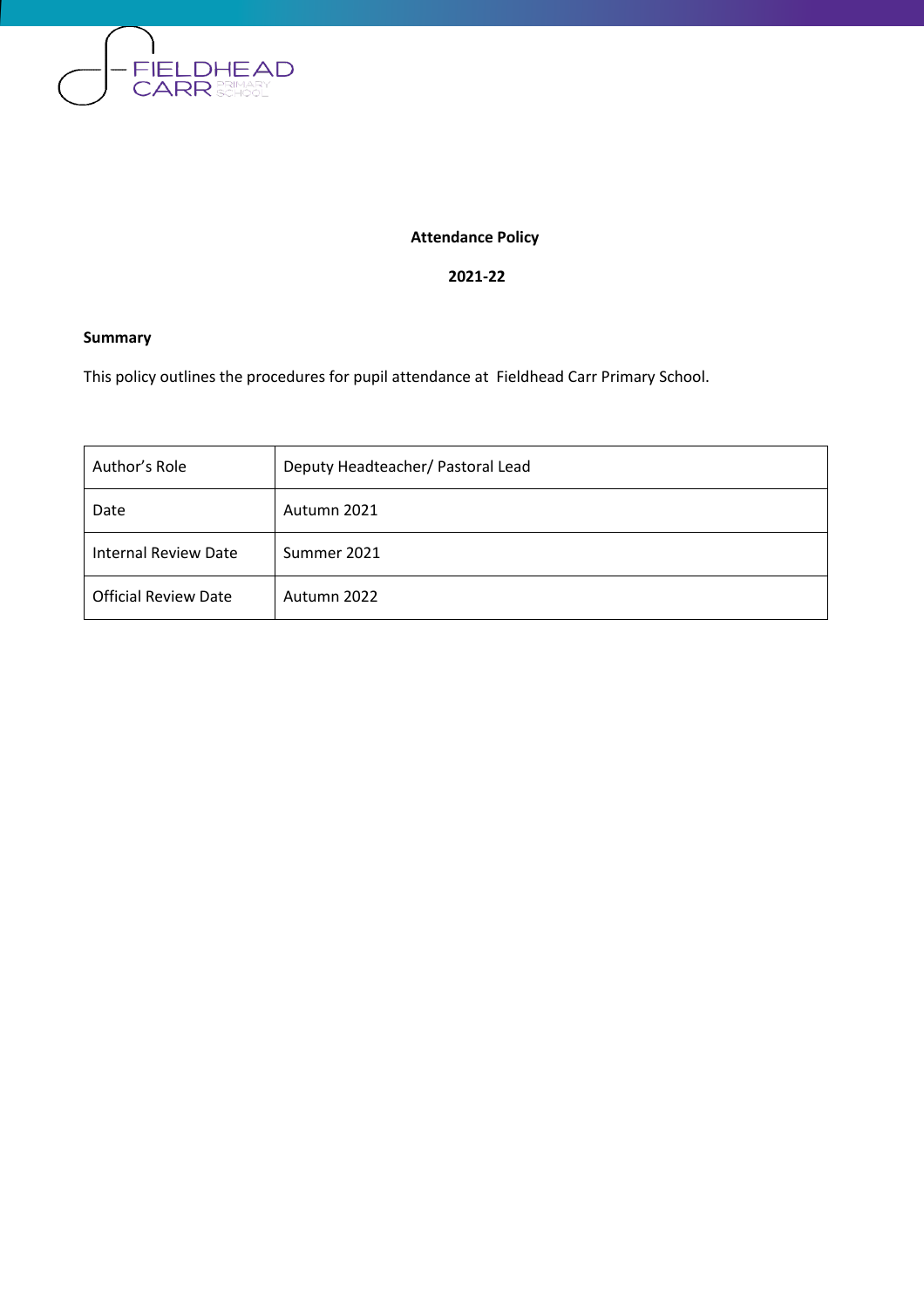### Contents

| q |  |
|---|--|
|   |  |

| Appendix A- Grounds for deleting a pupil from the school admission register11 |  |
|-------------------------------------------------------------------------------|--|
|                                                                               |  |
|                                                                               |  |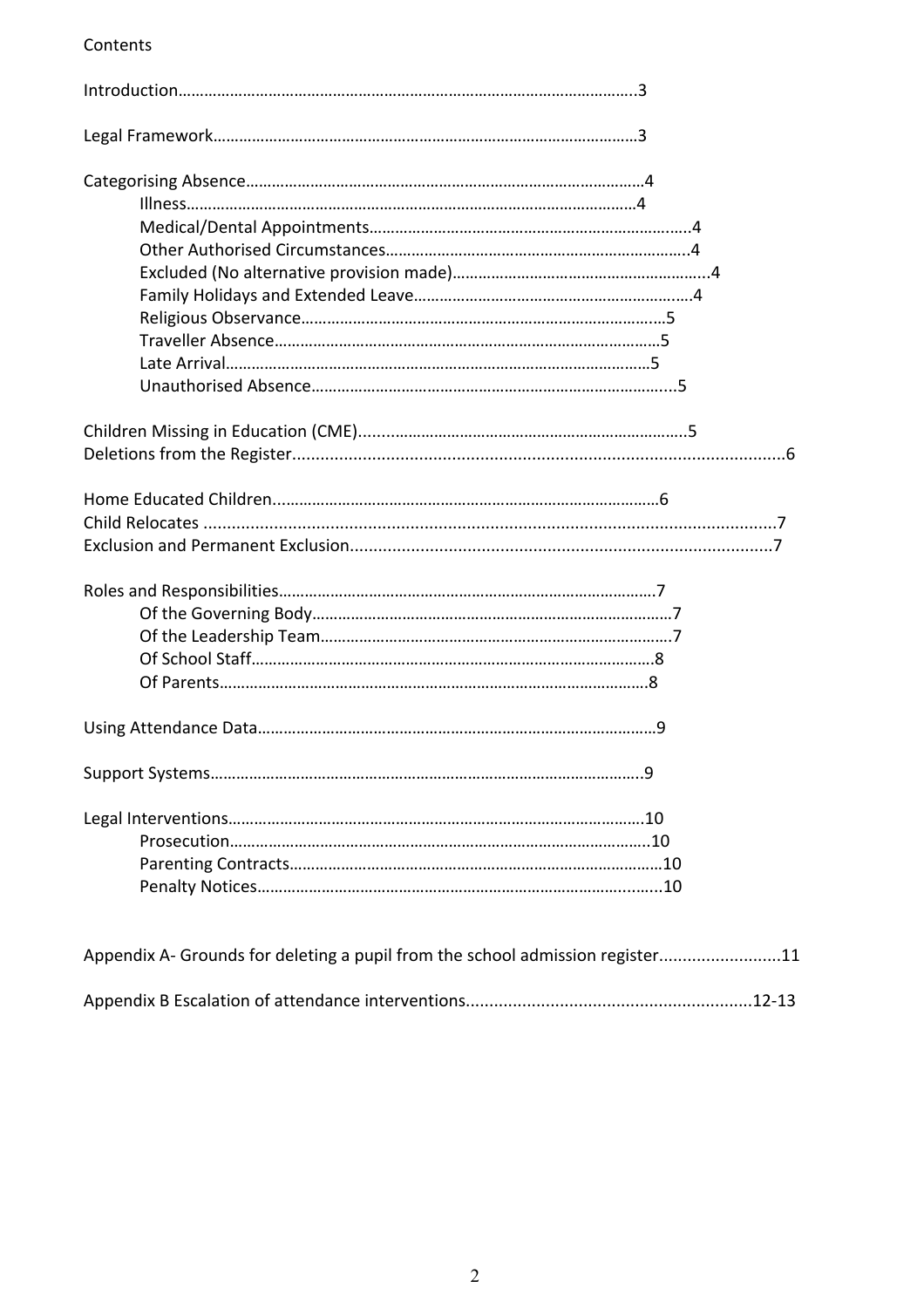#### **1. Introduction**

Regular school attendance is essential if children are to achieve their full potential.

Field Head Carr Primary School (hereafter, referred to as 'School') believe that regular school attendance is the key to enabling children to maximise the educational opportunities available to them and become emotionally resilient, confident and competent adults who are able to realise their full potential and make a positive contribution to their community.

Our school value's all pupils. As set out in this policy, we will work with families to identify the reasons for poor attendance and try to resolve any difficulties. We recognise that attendance is a matter for the whole school community. Our Attendance Policy should not be viewed in isolation; it is a strand that runs through all aspects of school improvement, supported by our policies on safeguarding, bullying, behaviour and inclusive learning. This policy also takes into account the Human Rights Act 1998, the Disability Discrimination Act 1995 and the Race Relations Act 2000.

#### **2. Legal Framework**

Section 7 of the 1996 Education Act states that parents must ensure that children of compulsory school age receive efficient full-time education suitable to their age, ability and aptitude to any special educational needs they may have, either by regular attendance at school or otherwise.

A child is of Compulsory School Age at the beginning of the term following their 5<sup>th</sup> birthday. Under the Education Act 1996, the Local Authority has a statutory responsibility to ensure that parents secure education for children of compulsory school age and where necessary, use legal enforcement.

The Education (Pupil Registration) (England) Regulations 2006, require schools to take an attendance register twice a day, once at the start of the morning session and then again during the afternoon session.

The register must record whether the pupil was:

- present;
- absent;
- present at approved educational activity; or
- unable to attend due to exceptional circumstances.

#### **What does the law say?**

- This advice summarises the legal powers and duties that govern school attendance and explains how they apply to local authorities, head teachers, school staff, governing bodies, pupils and parents.
- These requirements are contained in:
	- The Education Act 1996 sections  $434(1)(3)(4)8(6)$  and  $458(4)8(5)$
	- The Education (Pupil Registration) (England) Regulations 2006
	- The Education (Pupil Registration) (England) (Amendment) Regulations 2010
	- The Education (Pupil Registration) (England) (Amendment) Regulations 2011
	- The Education (Pupil Registration) (England) (Amendment) Regulations 2013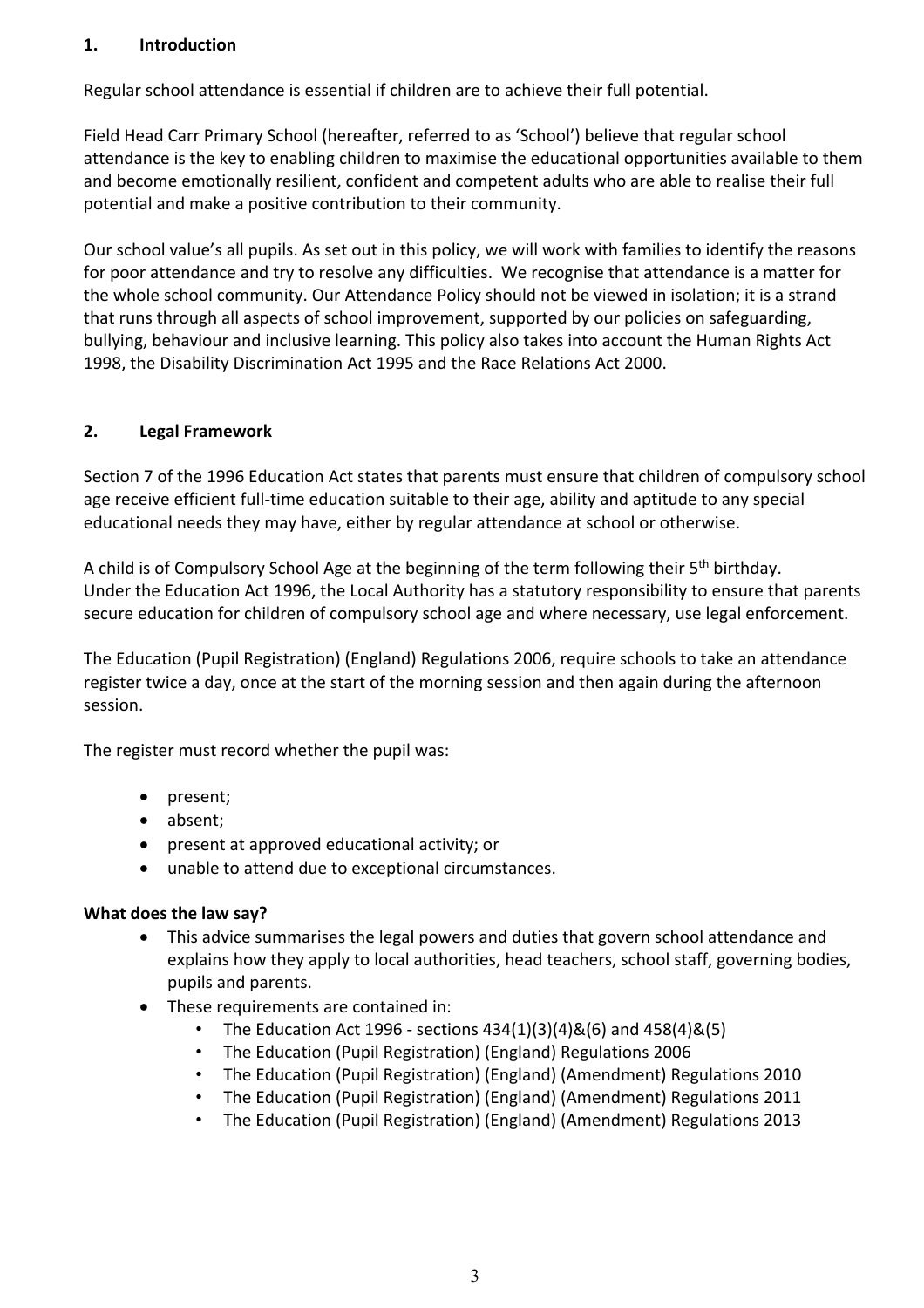### **3. Categorising absence**

Where pupils of compulsory school age are recorded as absent, the register must show whether the absence is authorised or unauthorised. Absence can only be authorised by the school and cannot be authorised by parents. **All absences will be treated as unauthorised unless a satisfactory explanation for the pupil's absence has been received**.

Parents should advise the school by telephone, email or text message (T2P), before 8:50am, every day when a child is absent and provide the school with an expected date of return. Alternative arrangements will be agreed with non-English speaking parents/carers.

If we are unable to make contact by 9:30am, the register will be marked as unauthorised. See section 4 – school policy for safeguarding protocols.

Absence will be categorised as follows:

Illness In most cases a telephone call or a note from the parent informing the school that their child is ill will be acceptable. Parents may be asked to provide medical evidence where there are repeated absences due to reported illness. This will usually be in the form of an appointment card, prescription etc.

Medical/Dental Appointments Parents are advised where possible to make medical and dental appointments outside of the school day. Where this is not possible, pupils should attend school for part of the day. Parents should show the appointment card to school.

Other Authorised Circumstances This relates to occasions where there is cause for absence due to exceptional circumstances, for example family bereavement, visiting a parent in prison or part time timetable agreed as part of a reintegration package.

Excluded (No alternative provision made) Exclusion from attending school is counted as an authorised absence.

Family Holidays and Extended Leave Parents are strongly advised to avoid taking their children on holiday during term time. Parents do not have an automatic right to remove their child from school during term time for the purpose of a holiday. Should a parent wish to apply for leave of absence they must complete a request for leave form and the headteacher will consider if the leave is for exceptional circumstances. In line with the Leeds policy leave should only be granted for exceptional circumstances. If parents take children on holiday during term time without authorisation they will be subject to a Penalty Warning Letter and then potentially be fined.

Parents wishing to take their child on holiday during term time must send a written request to the head teacher before holiday arrangements are made. Retrospective requests will not be considered and therefore will result in the absence being categorised as unauthorised. Each request will be considered individually and will take the following factors into account:

- Length of the proposed leave
- Age of the pupil
- The pupil's general absence/attendance record
- Proximity of SAT's and public examinations
- Pupil's ability to catch up the work missed
- Pupil's educational needs
- General welfare of the pupil
- Circumstances of the request
- § Purpose of the leave
- Previous term time holidays taken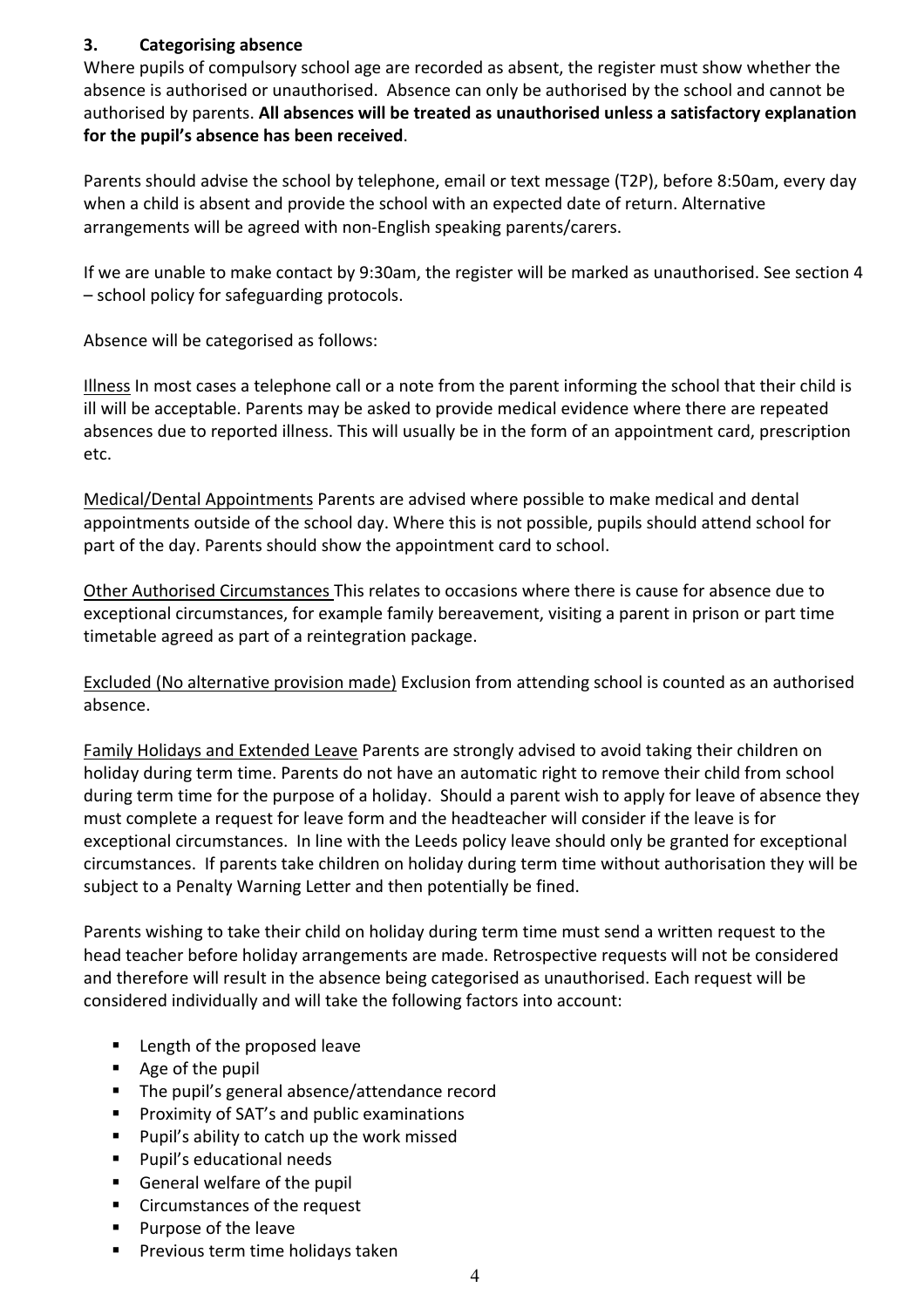■ When the request was made

All requests for leave of absence will be responded to in writing. Where a request has been granted the letter should state:

- The expected date of return
- That parents must contact school should any delays occur
- That the child's place may be withdrawn if the family do not return as expected

If a pupil fails to return and contact with the parents has not been made or received, school may take the pupil off the school's roll in compliance with the Education (Pupil Registration) (England) Regulations 2006. This means that the child will lose their school place.

If the permission to take leave is not granted and the pupil still goes on holiday, the absence will be **unauthorised**. In such cases the school may issue a Penalty Notice or a fine.

Religious Observance Fieldhead Carr Primary School acknowledges the multi-faith nature of British society and recognises that on some occasions, religious festivals may fall outside school holiday periods or weekends and this necessitates a consideration of authorised absence or special leave for religious observance.

Traveller Absence The aim for the attendance of Traveller children, in common with all other children, is to attend school as regularly and as frequently as possible.

### Late Arrival - procedures

- Gates open at 8:40am
- The school doors open at 8:45am and children will make their way to class for their soft start session, this runs from 8:45am-9:00am
- A staff member will be on each door
- School gates will be closed at 9.00am
- Children arriving after this MUST go to the school office for a late mark. Parents/ Carers must use the electronic signing in system to record time and reason for lateness
- If a child receives 5 late marks in a month, the parents will be sent a text message reminding them to be on time
- If this persists, a member of the attendance team will call to arrange a meeting to explain the reasons for their child's lateness.

•If the lateness persists, the parent/s will be called in again to meet with the Attendance Improvement Officer (Seacroft/Manston Cluster). This officer is from an outside agency.

### Unauthorised absence

Absence will not be authorised unless parents have provided a satisfactory explanation and that it has been accepted as such by the school.

Examples of unsatisfactory explanations include:

- § A pupil's/family member's birthday
- Shopping for uniforms
- Having their hair cut
- Closure of a sibling's school for INSET (or other) purposes
- "Couldn't get up"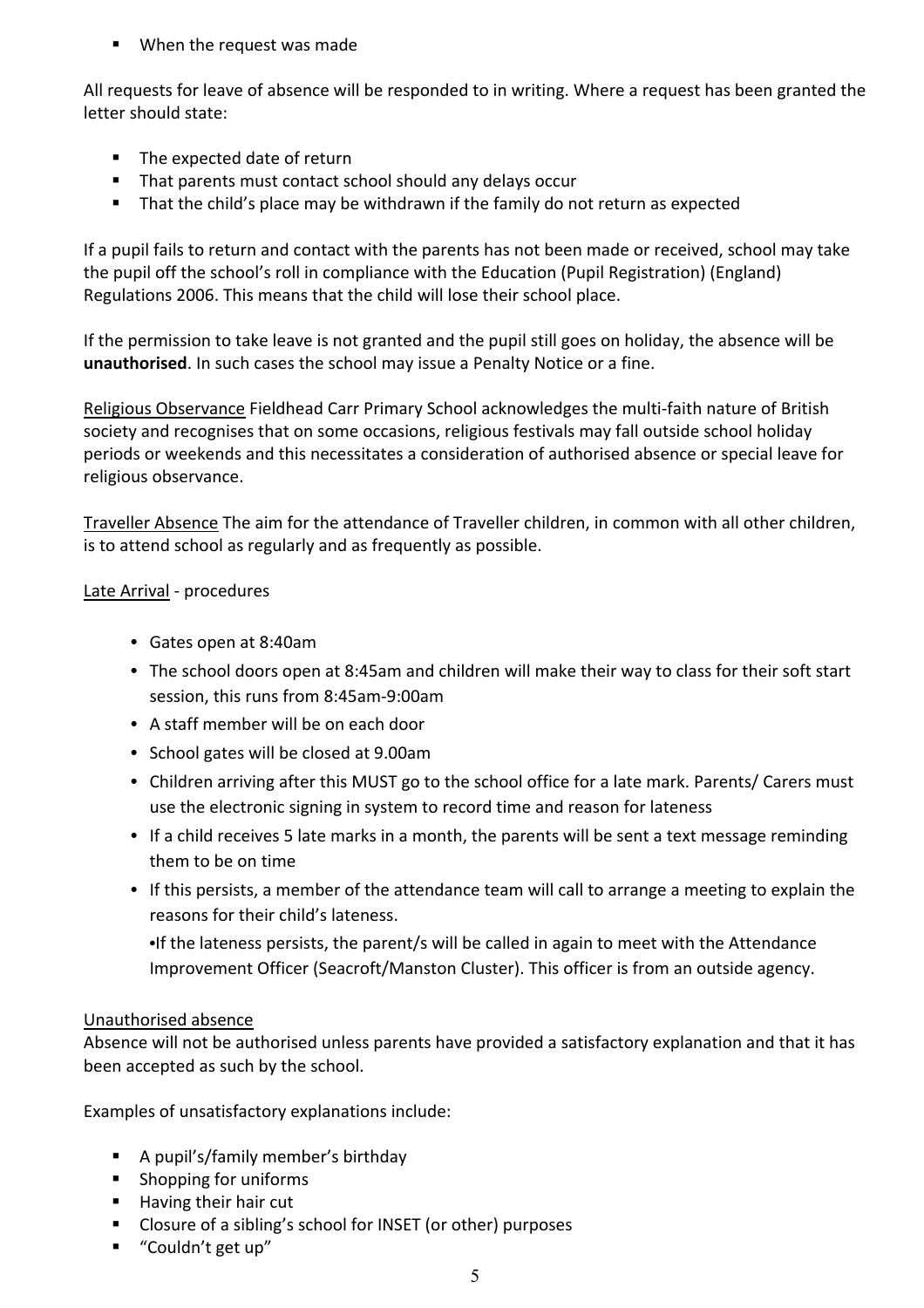■ Holidays taken without the authorisation of school

### **4. Children Missing in Education**

There are many reasons why a child may become missing in education. Although not exhaustive, the most common being:

- Pupils at risk of harm/ neglect for children who are in immediate danger or at risk of harm, a referral should be made immediately to children's social care and the police, if appropriate;
- Children of Gypsy, Roma and Traveller families;
- Children of Service Personnel;
- Missing children and runaways;
- Children who cease to attend school;
- Children of new migrant families.

(Taken from CME 2019)

**Schools' responsibility**: Schools must enter pupils on the admission register at the beginning of the first day on which the school has agreed, or been notified, that the pupil will attend the school. If a pupil fails to attend on the agreed or notified date, the school should undertake reasonable enquiries to establish the child's whereabouts and consider notifying the local authority at the earliest opportunity. School will return a form to the Local Authority, detailing information on the child. Schools have a safeguarding duty in respect of their pupils, therefore must closely monitor pupils' attendance through their daily register. As part of this, it is important that pupils' poor attendance is referred to the local authority. (CME 2019)

**Deletions from the register:** School will seek to make reasonable enquiries to establish the whereabouts of the child, jointly with the local authority. The local authority should be notified in advance of the deletion, when the school becomes aware that the deletion will be made. School must notify their local authority when they are about to remove a pupils name from the school admission register under any of the grounds set out in the CME 2019 guidance – see Appendix A. When removing a pupil's name, the local authority must be notified of:

- a) The full name of the pupil;
- b) The full name and address of the parent with whom the child normally resides;
- c) At least one telephone number of the parent;
- d) The pupil's future address and destination school (if known);
- e) The reason(s) why the pupil name has been removed from the admission register.

Local authorities have a duty<sub>5</sub> to put in place arrangements for identifying (as far as it is possible) those children of compulsory school age in their area who are not school registered or receiving education otherwise than at a school. Local authorities should trace those children and ensure that they receive full-time education.

- 5Under section 436A of the Education Act 1996

Where a pupil has not returned to school for ten days following an authorised absence or is absent from school without authorisation for twenty consecutive school days, the pupil can be removed from the admission register when the school and local authority have jointly made reasonable enquiries to establish the whereabouts of the child. This only applies where the school does not have reasonable grounds to believe that the pupil is unable to attend because of sickness or unavoidable cause. (CME 2019).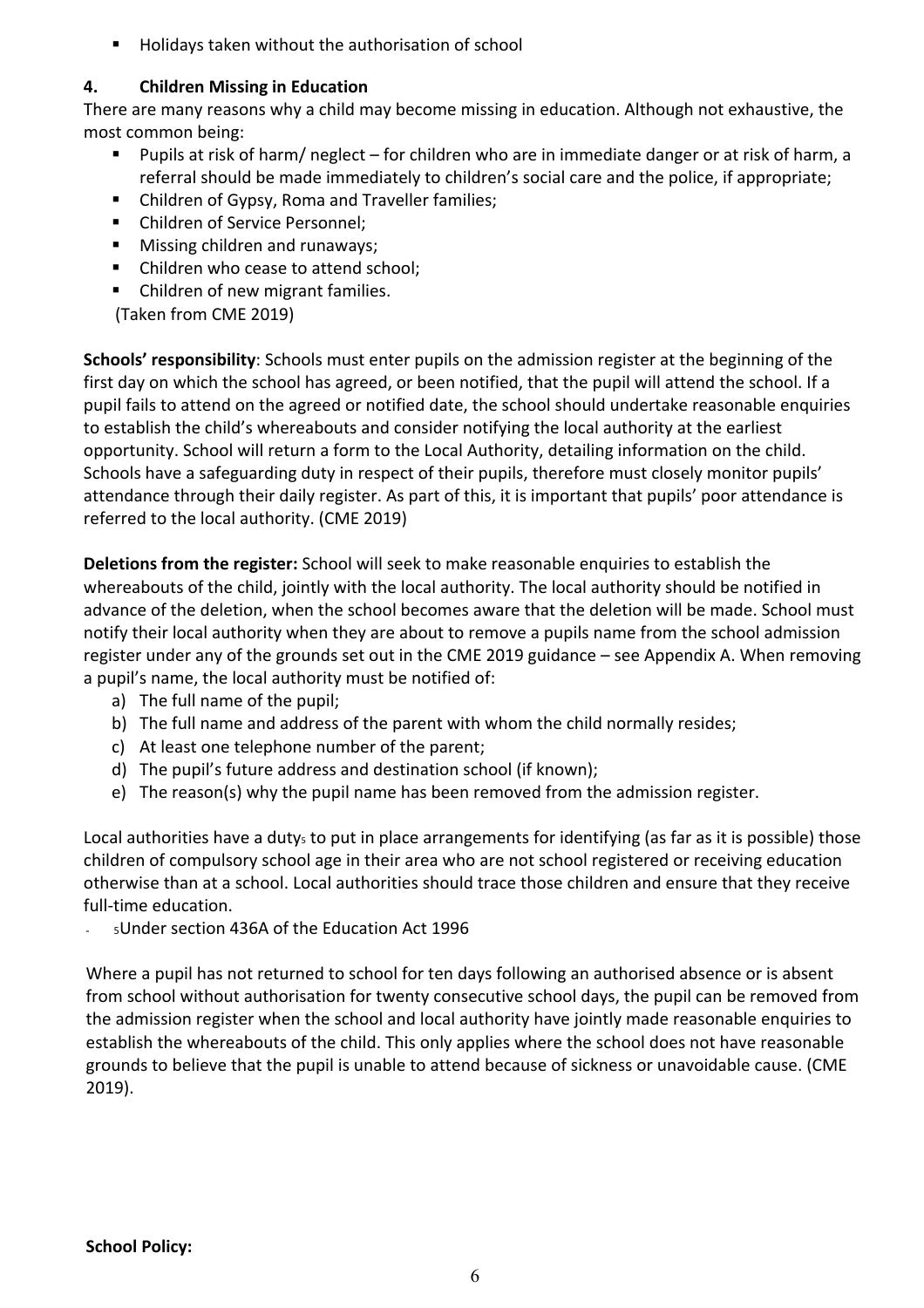Following guidelines, School has a strict policy regarding absence when School has not been notified of absence and/or cannot contact parent/ guardian.

**Day 1** - First day contact, text or telephone the pupil's parent or carer to establish reasons for the absence. This is done before 9:30am.

NB- in some circumstances, the attendance team may carry out a home visit if they feel this is needed

**Day 2** - Follow up on first day contact, a subsequent telephone call and/or text must be made. School will explore all known contact details listed for the pupil including any email addresses.

**Day 3** – Repeat steps for day 1 and 2. If no contact has been established school will complete a safeguarding home visit.

**Day 4** – Repeat steps for day 1 and 2. Additional investigations to establish the pupil's whereabouts will include making contact with.

- o Professional agencies currently involved with the family/pupil
- o The school where a known sibling attends
- o The pupil's school friends
- o Neighbours or known associates of the family
- o Social Media (where possible)

**Day 5** – Repeat steps for day 1 and 2. Write to the parent/carer requesting contact to be made with the school immediately.

#### **5. Monitoring Attendance Procedures**

The school target for attendance is 97% for academic year 2021-22.

**Ongoing-** The office and Pastoral team to have daily discussions in relation to pupil lateness and absence.

**1st Half-Term (Oct) -** the attendance team will meet and discuss individual children's attendance. Any families that are of concern (below monitoring threshold of 95%), pastoral lead will carry a well-being phone call to discuss potential attendance difficulties. Registration certificate to be sent home.

**End of 1st Term-** the attendance team will monitor individual children's attendance. If a child continues to fall below the monitoring threshold of 95%, parents will be issued with attendance letter 1 (appendix B). The letter is a reminder of attendance expectations. A copy of the registration certificate will be enclosed. If a parent wishes to discuss this or requires external support, an appointment with the attendance team can be made.

**At Feb Half-Term-** for families that continue to fall below the monitoring threshold of 95%, letter 1 will be issued.

For Persistent absence families (monitoring threshold of 90% or below), letter 2 (appendix C) will issued. This letter requests a meeting with school and a referral to the attendance improvement officer. Following the referral, a further meeting will take place with the attendance improvement team. They will then work to support the family with improving attendance.

The above procedures will continue to be used to monitor attendance throughout the remainder of the school year (Feb-July).

#### **6. Home Educated Children**

Parents have a duty to ensure their child of compulsory school age receives suitable full time education but this does not have to be at a school6. On receipt of written notification to home educate, school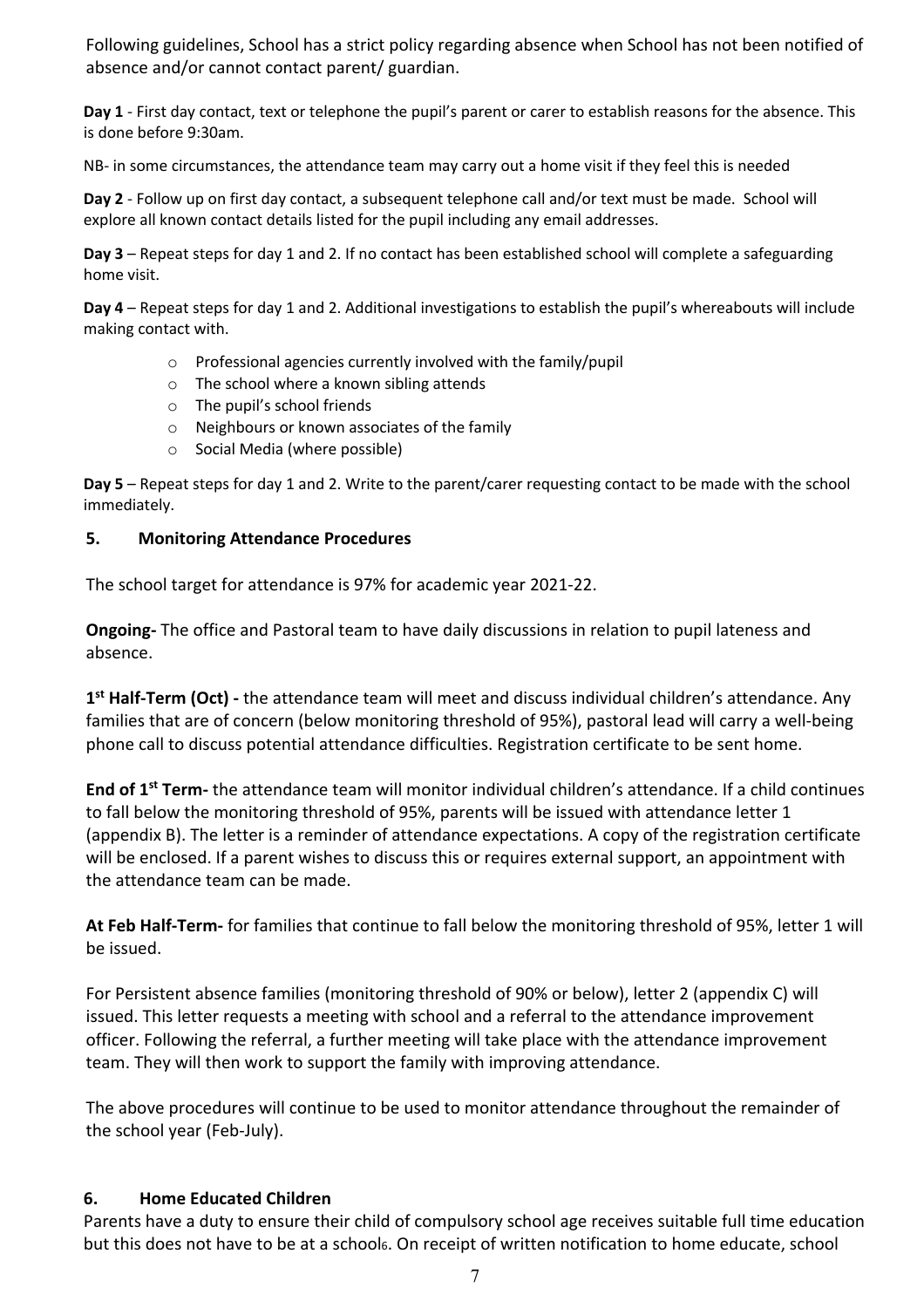will inform the pupil's local authority that the pupil is to be deleted from the admission register. School will not seek to persuade parents to educate their children at home as a way of avoiding excluding the pupil or because the pupil has a poor attendance record. There is no requirement for parents to obtain the school or local authority's agreement to educate their child at home. However, if parent/ guardian fails/ refuses to provide notification, a referral will be made to the Local Authority with immediate effect.

<sup>6</sup> Section 7 of the Education Act 1996.

## **7. Child relocates**

When a child moves, attempts will be made by School to contact local schools to provide a setting for the child where they will be educated. If no provision is available, support will be offered to complete a transfer request. The Local Authority will be notified to ensure suitable support can be offered to provide education. When a child transfers both into and out of School, a form must be filled in and returned to the Local Authority notifying the pupil movement.

# **8. Exclusion and Permanent Exclusion**

School must arrange full-time education for excluded pupils from the sixth school day of a fixed period exclusion. If a permanent exclusion has been put in place, the Local Authority will be notified with immediate effect.

### **9. Roles and Responsibilities**

School believe that improved attendance can only be achieved if it is viewed as a shared responsibility of the school staff, governors, parents, pupils and the wider school community. As such, the Governing Body will:

- Ensure that the importance and value of good attendance is promoted to pupils and their parents
- Bi-annually review the school's Attendance Policy and ensure the required resources are available to fully implement the policy
- Identify a member of the governing body to lead on attendance matters
- Ensure that the Registration Regulations, England, 2006 and other attendance related legislation is complied with
- Agree school attendance targets and submit these to the Local Authority within the agreed timescale each year
- Monitor the school's attendance and related issues through termly reporting at Governing Body Meetings
- Ensure that attendance data is reported to the Local Authority or Department of Children, Schools and Families as required and on time
- Ensure that there is a named senior manager to lead on attendance
- Ensure that the school has clear systems to report, record and monitor the attendance of all pupils, including those who are educated off-site
- Ensure that there are procedures for collecting and analysing attendance data frequently to identify causes and patterns of absence
- Ensure that data is understood and used to devise solutions and to evaluate the effectiveness of interventions

The Leadership Team and Attendance Team will:

- Actively promote the importance and value of good attendance to pupils and their parents
- Form positive relationships with pupils and parents
- A member of SLT is always on school gate
- Ensure that there is a whole school approach which reinforces good school attendance; with good teaching and learning experiences that encourage all pupils to attend and to achieve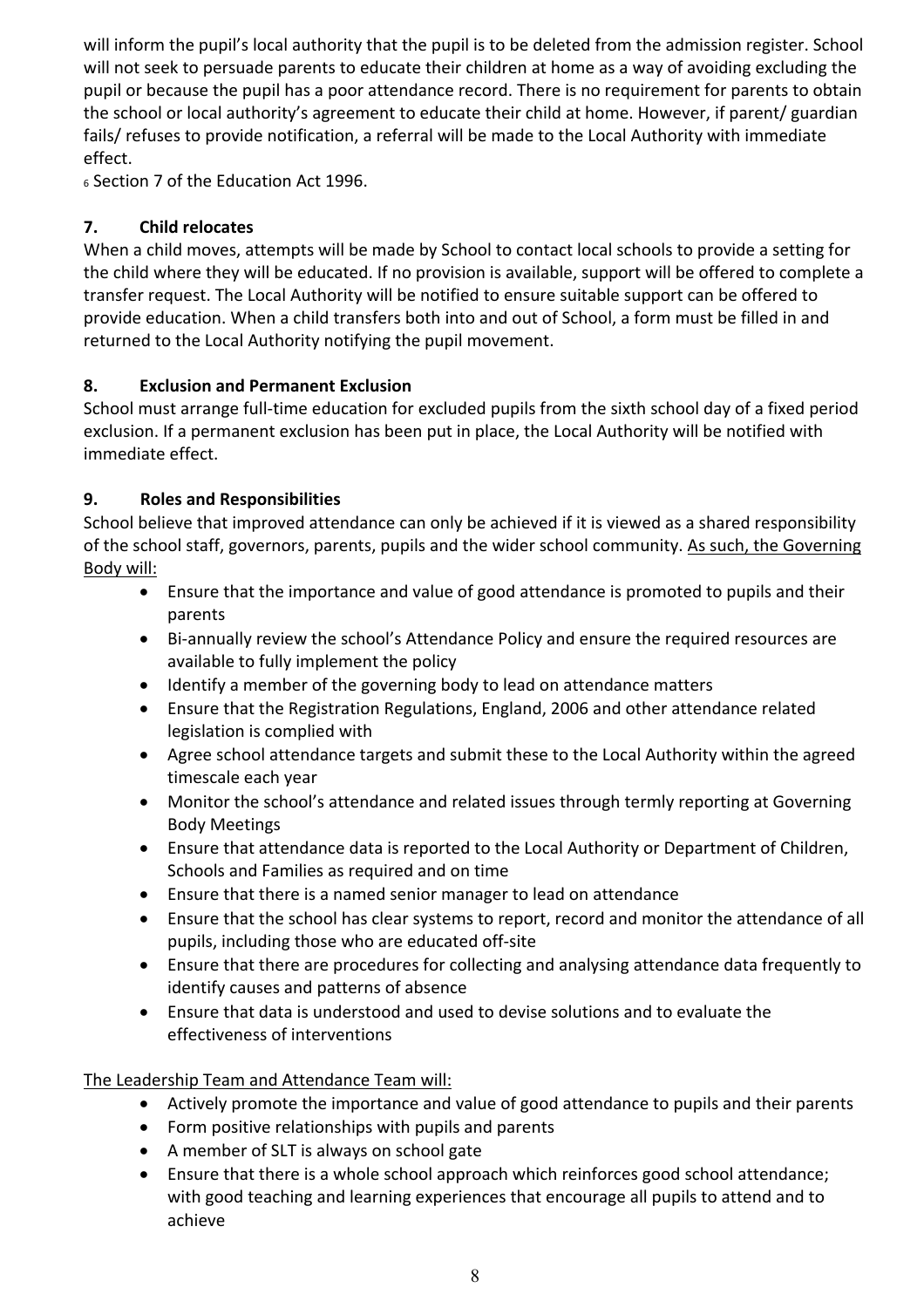- Monitor the implementation of the Attendance Policy and ensure that the policy is reviewed bi-annually
- Ensure that all staff are aware of the Attendance Policy and adequately trained to address attendance issues
- Ensure that the Registration Regulations, England, 2006 and other attendance related legislation is complied with
- Ensure that there is a named senior leader to lead on attendance and allocate sufficient time and resource
- Return school attendance data to the Local Authority and the Department for Children, Schools and Families as required and on time
- Report the school's attendance and related issues through termly reporting to the Governing Body and on a half termly basis to the lead governor for attendance
- Ensure that systems to report, record and monitor the attendance of all pupils, including those who are educated off-site are implemented
- Ensure that attendance data is collected and analysed frequently to identify causes and patterns of absence
- Interpret the data to devise solutions and to evaluate the effectiveness of interventions
- Develop a multi-agency response to improve attendance and support pupils and their families
- Document interventions used to a standard required by the local authority should legal proceedings be instigated

### Teachers, support staff and inclusion team will:

- Actively promote the importance and value of good attendance to pupils and their parents
- Form positive relationships with pupils and parents
- Contribute to a whole school approach which reinforces good school attendance; with good teaching and learning experiences that encourage all pupils to attend and to achieve
- Comply with the Registration Regulations, England, 2006 and other attendance related legislation
- Implement systems to report, record and monitor the attendance of all pupils, including those who are educated off-site
- Analyse attendance data to identify causes and patterns of absence
- Contribute to the evaluation of school strategies and interventions
- Work with other agencies to improve attendance and support pupils and their families
- Document interventions used to a standard required by the local authority should legal proceedings be instigated

#### Request that Parents will:

- Take a positive interest in their child's work and educational progress, talking to children positively about school
- Instil the value of education and regular school attendance within the home environment
- Encourage their child to look to the future and have aspirations
- Contact the school if their child is absent to let them know the reason why and the expected date of return.
- Try to avoid unnecessary absences. Wherever possible make appointments for the Doctors, Dentists etc. outside of school hours
- Ask the school for help if their child is experiencing difficulties
- Inform the school of any change in circumstances that may impact on their child's attendance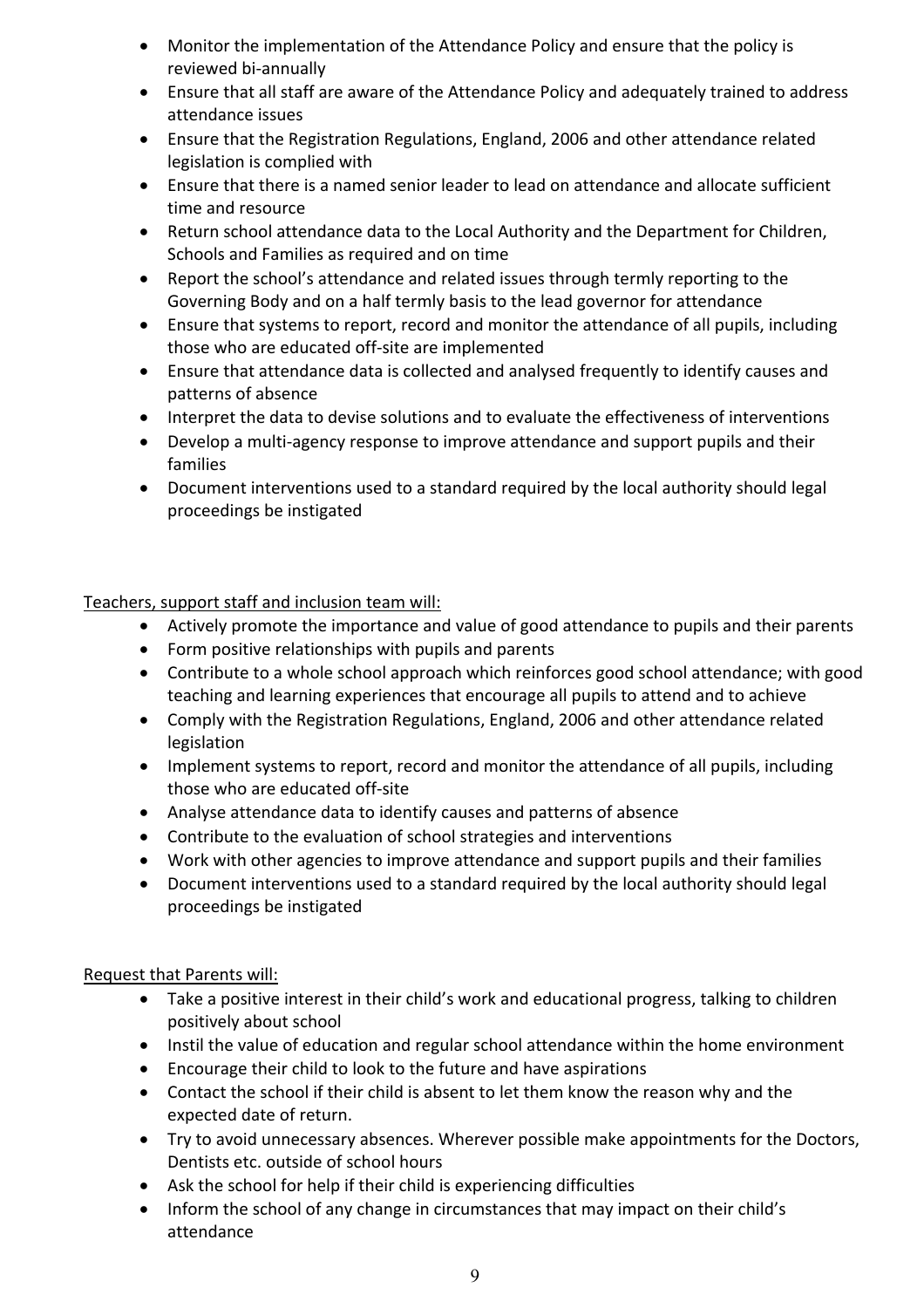- Support the school; take every opportunity to get involved in their child's education, form a positive relationship with school and acknowledge the importance of children receiving the same messages from both school and home
- Encourage routine at home, for example, bed times, home learning, preparing school bag and uniform the evening before
- Not keep their child off school to go shopping, for a birthday or to look after other members of the family
- Avoid taking their child on holiday during term-time, where this is unavoidable, send a written leave request to the Head Teacher in advance of booking the holiday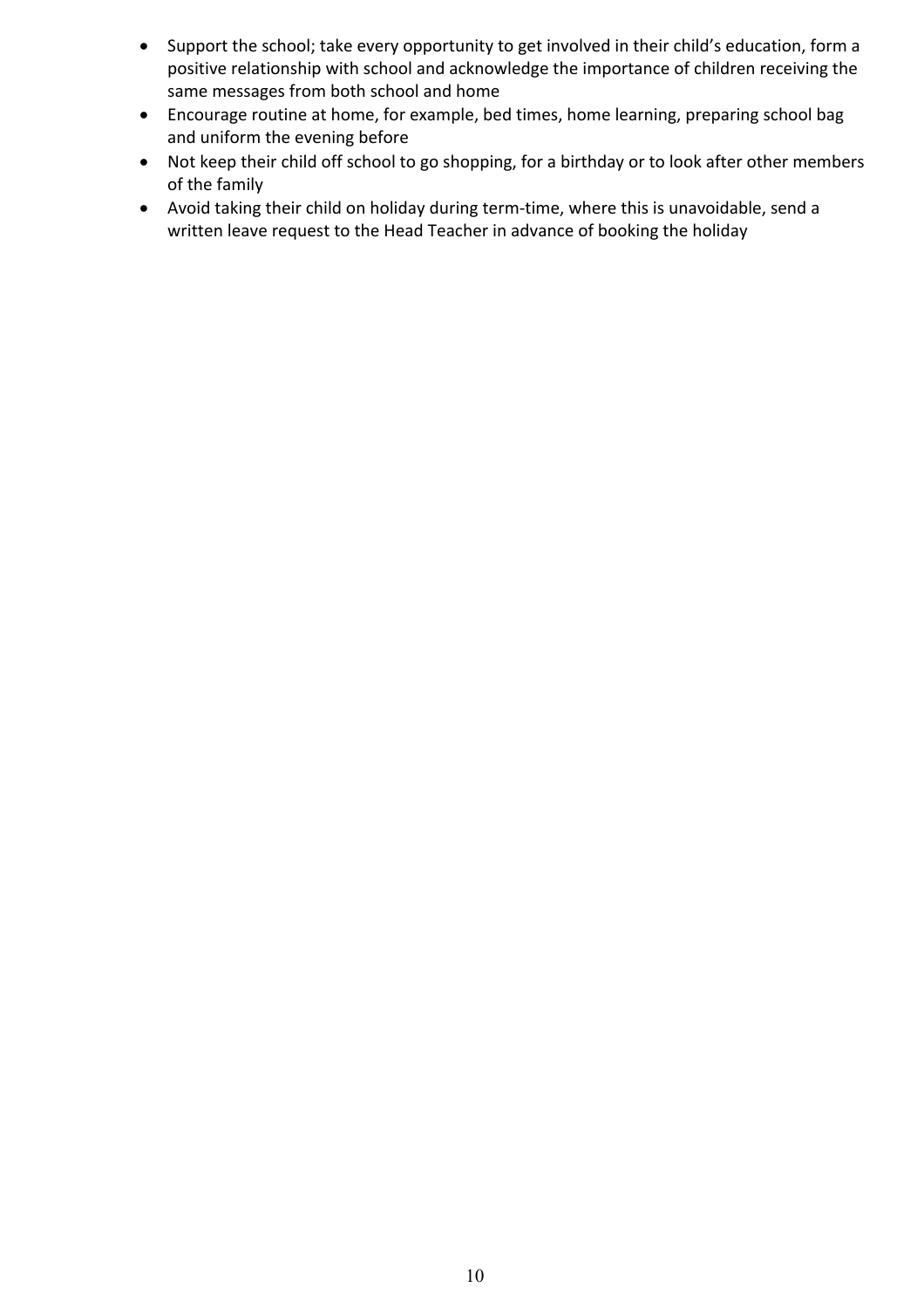### **11. Support Systems**

School recognises that poor attendance is often an indication of difficulties in a child's life. This may be related to problems at home and or in school. Parents should make school aware of any difficulties or changes in circumstances that may affect their child's attendance and or behaviour in school, for example, bereavement, divorce/separation, incidents of domestic abuse. This will help the school identify any additional support that may be required.

The school will implement a range of strategies to support improved attendance. Strategies used will include:

- Discussion with parents and pupils
- Attendance panels
- Referrals to support agencies
- Pastoral Lead to support parents
- Pupil Voice- worry monsters, speak out boxes, school council and SLT monitoring
- Friendship groups
- PSHE- daily crew sessions
- Feelings charts
- Reward systems- dojos
- Time limited part time time-tables
- Additional learning support
- Behaviour support
- Inclusion units
- Reintegration support packages

Support offered to families will be child centred and planned in discussion and agreement with both parents and pupils. Where parents fail or refuse to engage with the support offered and further unauthorised absence occurs, School will consider the use of legal sanctions.

Pupils who have more than 4 broken weeks of illness during one term will be required to provide medical proof of illness before any further illness absence can be authorised. Medical proof can be in the form of a medical appointment card or a prescription in the child's name.

#### **12. Legal Sanctions**

Prosecution Where intervention fails to bring about an improvement in attendance, the Local Authority will be notified and legal action in the Magistrates' Court may be taken. The school will provide the Local Authority with evidence required for a prosecution under Section 444 of the Education Act 1996 and will appear as a prosecution witness if required by the court. This is to ensure that parents realise their own responsibilities in ensuring attendance at school and most importantly about returning children to education.

Section 444 of the Education Act 1996 states that if a parent fails to ensure the regular school attendance of their child if he/she is a registered pupil at a school and is of compulsory school age, then they are guilty of an offence.

A parent found guilty of this offence can be fined up to £2500 and or be imprisoned for a period of three months.

Alternatives to Section 444 prosecution are Parenting Contracts, Penalty Notices or an Education Supervision Order.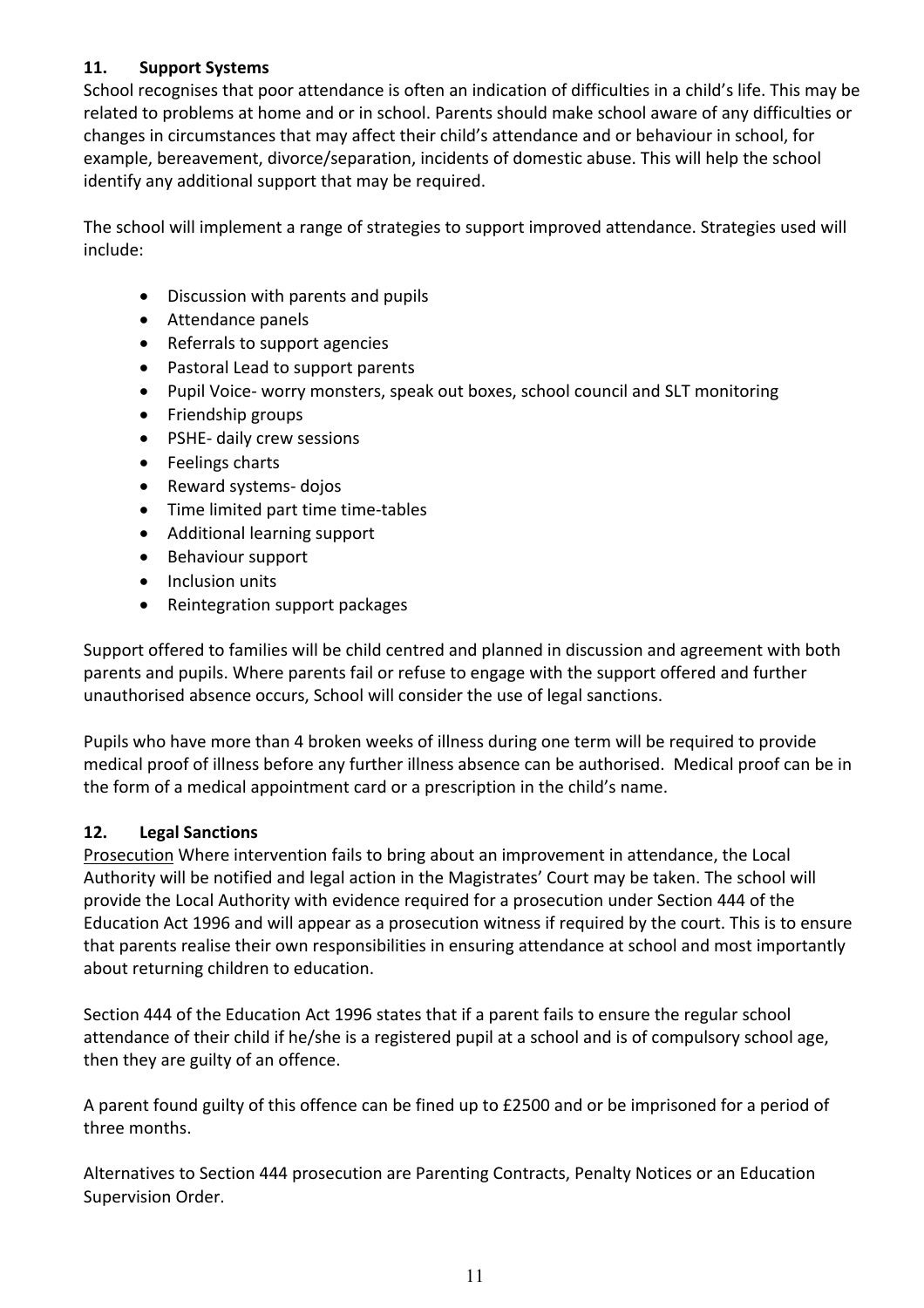# **Appendix A: Grounds for deleting a pupil from the school admission register (CME 2019)**

| $\mathbf{1}$            | Where the pupil is registered at the school in accordance with the requirements of a<br>school attendance order, that another school is substituted by the local authority for<br>that named in the order or the order is revoked by the local authority on the ground that<br>arrangements have been made for the child to receive efficient full-time education<br>suitable to his age, ability and aptitude otherwise than at school.                                                                                                                               |
|-------------------------|------------------------------------------------------------------------------------------------------------------------------------------------------------------------------------------------------------------------------------------------------------------------------------------------------------------------------------------------------------------------------------------------------------------------------------------------------------------------------------------------------------------------------------------------------------------------|
| $\overline{2}$          | That the child has been registered as a pupil at another school - except where it has<br>been agreed by the proprietor that the pupil should be registered at more than one<br>school.                                                                                                                                                                                                                                                                                                                                                                                 |
| 3                       | Where a pupil is registered at more than one school that he has ceased to attend the<br>school and the proprietor of any other school at which he is registered has given consent<br>to the deletion.                                                                                                                                                                                                                                                                                                                                                                  |
| 4                       | Where the child has ceased to attend the school and the proprietor has received written<br>notification from the parent that the pupil is receiving education otherwise than at<br>school.                                                                                                                                                                                                                                                                                                                                                                             |
| 5                       | That child has ceased to attend the school and no longer ordinarily resides at a place<br>which is a reasonable distance from the school at which he is registered.                                                                                                                                                                                                                                                                                                                                                                                                    |
| 6                       | In the case of a pupil granted leave of absence in accordance with regulation that<br>(i) the pupil has failed to attend the school within the ten school days immediately<br>following the expiry of the period for which such leave was granted;<br>(ii) the proprietor does not have reasonable grounds to believe that the pupil is unable<br>to attend the school by reason of sickness or any unavoidable cause; and<br>(iii) the proprietor and the local authority have failed, after jointly making reasonable<br>enquiries, to ascertain where the pupil is. |
| $\overline{\mathbf{z}}$ | Where the child is certified by the school medical officer as unlikely to be in a fit state of<br>health to attend school before ceasing to be of compulsory school age, and neither he<br>nor his parent has indicated to the school the intention to continue to attend the school<br>after ceasing to be of compulsory school age.                                                                                                                                                                                                                                  |
| 8                       | Where the child has been continuously absent from the school for a period of not less<br>than twenty school days and $-$ at no time was his absence during that period<br>authorised by the proprietor<br>(ii) the proprietor does not have reasonable grounds to believe that the pupil is<br>unable to attend the school by reason of sickness or any unavoidable cause; and<br>(iii) the proprietor of the school and the local authority have failed, after jointly<br>making reasonable enquiries, to ascertain where the pupil is.                               |
| 9                       | That the child is detained in pursuance of a final order made by a court or of an order of<br>recall made by a court or the Secretary of State, that order being for a period of not less<br>than four months, and the proprietor does not have reasonable grounds to believe that<br>the pupil will return to the school at the end of that period.                                                                                                                                                                                                                   |
| 10                      | The pupil has died.                                                                                                                                                                                                                                                                                                                                                                                                                                                                                                                                                    |
| 11                      | That the pupil will cease to be of compulsory school age before the school next meets                                                                                                                                                                                                                                                                                                                                                                                                                                                                                  |
| 12                      | That the child has been permanently excluded from the school.                                                                                                                                                                                                                                                                                                                                                                                                                                                                                                          |
| 13                      | Where the pupil has been admitted to the school to receive nursery education, that he                                                                                                                                                                                                                                                                                                                                                                                                                                                                                  |
|                         | has not on completing such education transferred to a reception, or higher class at the<br>school.                                                                                                                                                                                                                                                                                                                                                                                                                                                                     |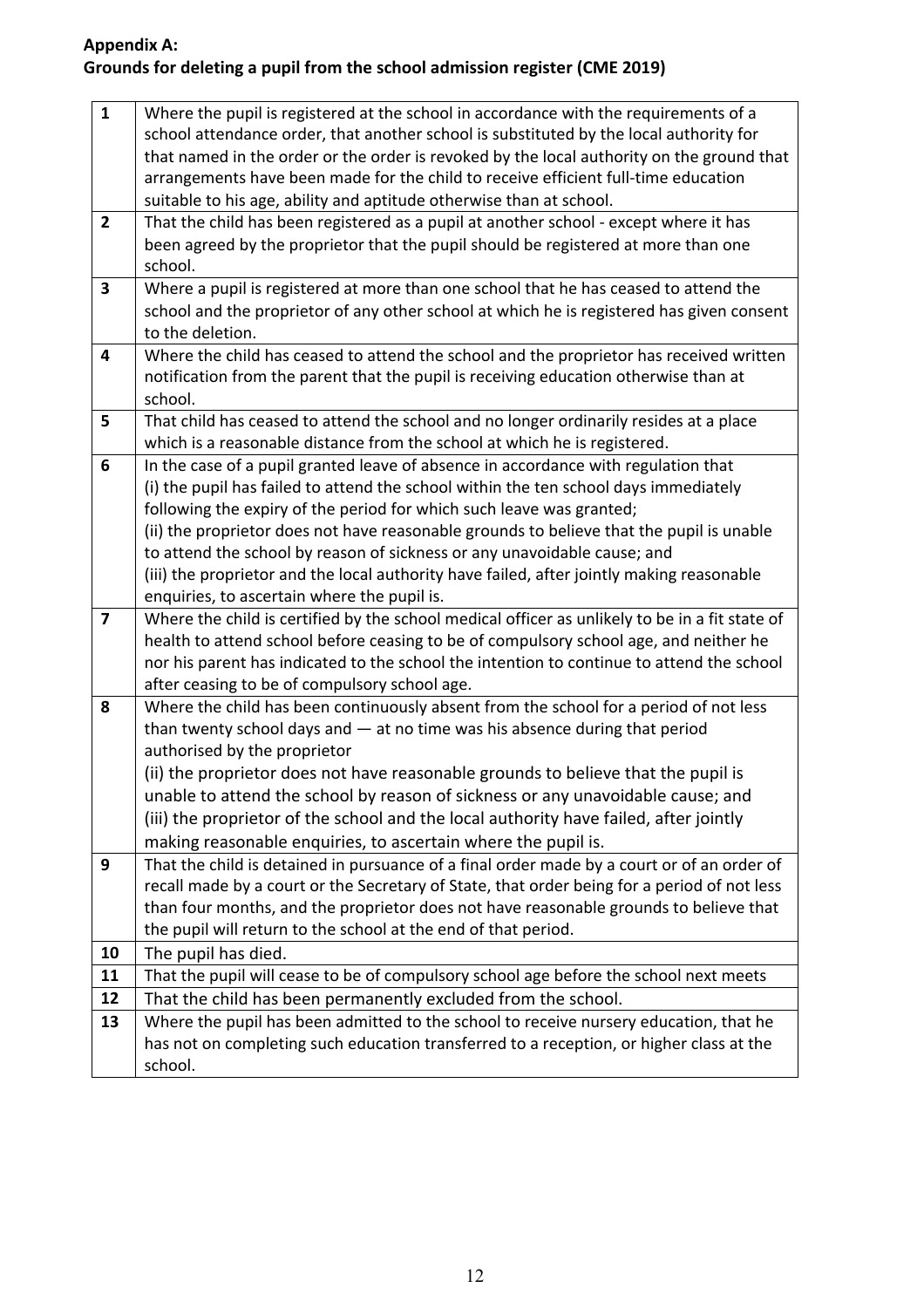### **Appendix B:**

Letter 1- DATE

Dear Parent and Carers,

I am writing to make you aware that your child (s) attendance since September has fallen below our monitoring threshold of 95%. If your child has 9 days absence over this school year their attendance will fall below 95% overall. 95% is the school's monitoring threshold for attendance and is below the school's overall target for attendance of 97%.

We understand and appreciate that your child may have been ill and we may have authorised this absence, however we are striving to improve attendance across the whole school. Research clearly shows that children with below average attendance patterns are more likely to struggle at school and achieve less than their potential. This can affect their progress right up to GSCE level, as it is often the case that children who miss basic concepts taught in primary school are left with key gaps in their learning.

Our school is working hard at the moment to improve the attendance of our pupils. You should be aware of the following systems which are now in place and may affect your child.

- If your child has had 5 or more day's illness, any further absence may require a doctor's note or proof of prescribed medication.
- If your child has a holiday during term time these will be recorded as unauthorised.
- § If your child's attendance falls below 90% ( this is classed as a persistent absentee by the local authority), they may be referred to the Attendance Improvement Officer who may prosecute through the courts.

Please support the school by bringing your child to school every day and on time. If you wish to discuss this letter further please call the school office and arrange a meeting with a member of the attendance team.

A copy of your child (s) Attendance Registration Certificate is attached for further information.

Yours sincerely,